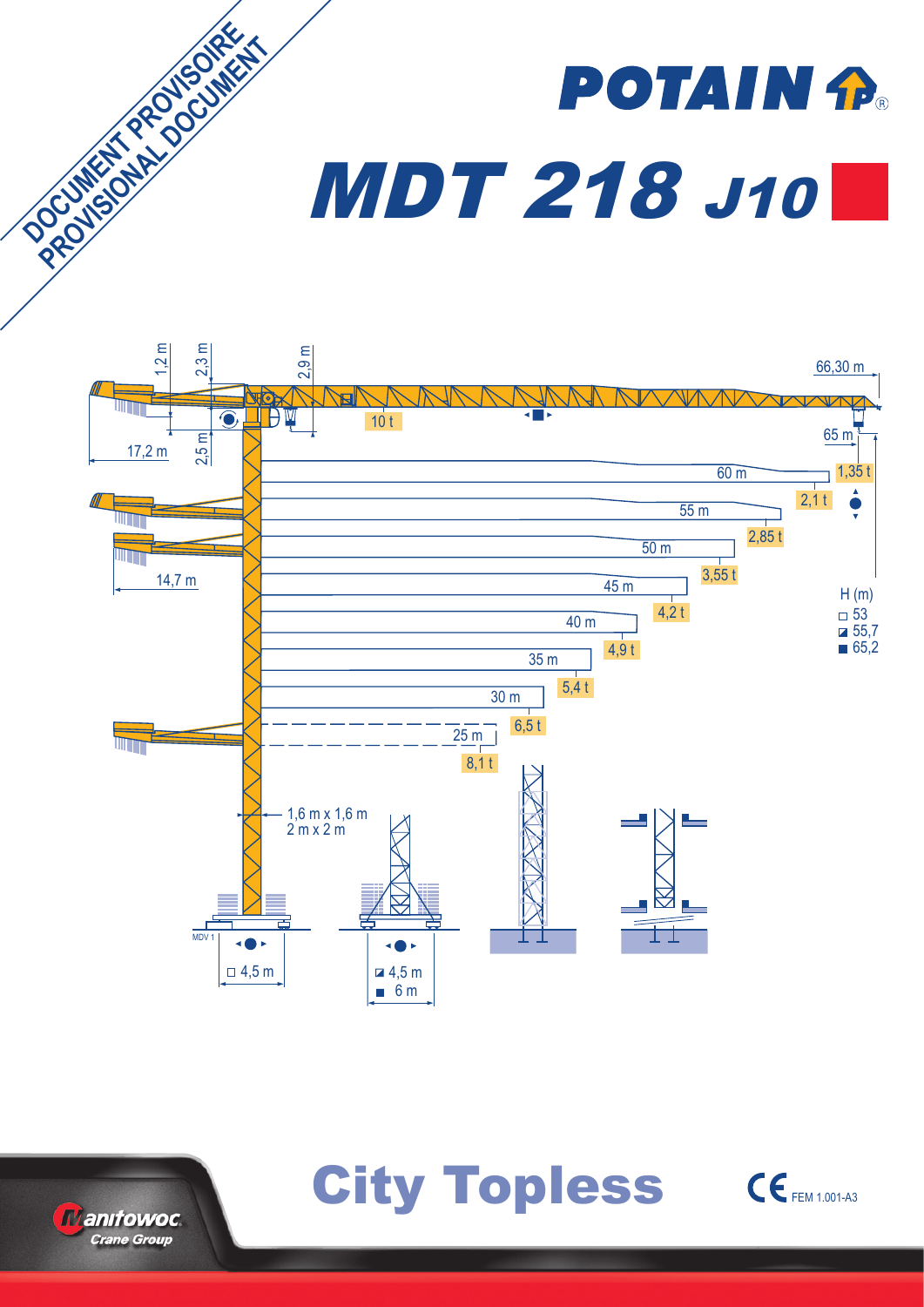





# **POTAIN P.**

em serviço fora de serviço (nem trem de sem lastro com ura máximas.

nos ima sobre translação

# **City Topless MDT 218 J10**

|              | Œ                                                                              | <b>CD</b>                                                                              | <b>GB</b>                                                                                 | Œ                                                                                                      | n m                                                                 | - P                                                    |
|--------------|--------------------------------------------------------------------------------|----------------------------------------------------------------------------------------|-------------------------------------------------------------------------------------------|--------------------------------------------------------------------------------------------------------|---------------------------------------------------------------------|--------------------------------------------------------|
|              |                                                                                |                                                                                        |                                                                                           |                                                                                                        |                                                                     |                                                        |
|              | Réactions en service                                                           | Reaktionskräfte in Betrieb                                                             | Reactions in service                                                                      | Reacciones en servicio                                                                                 | Reazioni in servizio                                                | Reacções em s                                          |
|              | Réactions hors service                                                         | Reaktionskräfte außer Betrieb                                                          | Reactions out of service                                                                  | Reacciones fuera de servicio                                                                           | Reazioni fuori servizio                                             | Reacções fora                                          |
| $\mathbf{A}$ | A vide sans lest (ni train de<br>transport) avec flèche et<br>hauteur maximum. | Ohne Last, Ballast (und<br>Transportachse), mit<br>Maximalausleger und<br>Maximalhöhe. | Without load, ballast (or<br>transport axles), with<br>maximum jib and maximum<br>height. | Sin carga, sin lastre, (ni tren<br>de transporte), flecha y altura assali di trasporto) con<br>máxima. | A vuoto, senza zavorra (ne<br>braccio massimo e altezza<br>massima. | Sem carga (ner<br>transporte)- ser<br>lança e altura m |
| $\mathbf 6$  | Nous consulter                                                                 | Auf Anfrage                                                                            | Consult us                                                                                | Consultarnos                                                                                           | Consultateci                                                        | Consultar-nos                                          |
| <b>Ht</b>    | Hauteur maxi roulante                                                          | Fahrbare max. Höhe                                                                     | Travelling maximum height                                                                 | Altura máxima móvil                                                                                    | Altezza massima gru<br>traslante                                    | Altura máxima s<br>translação                          |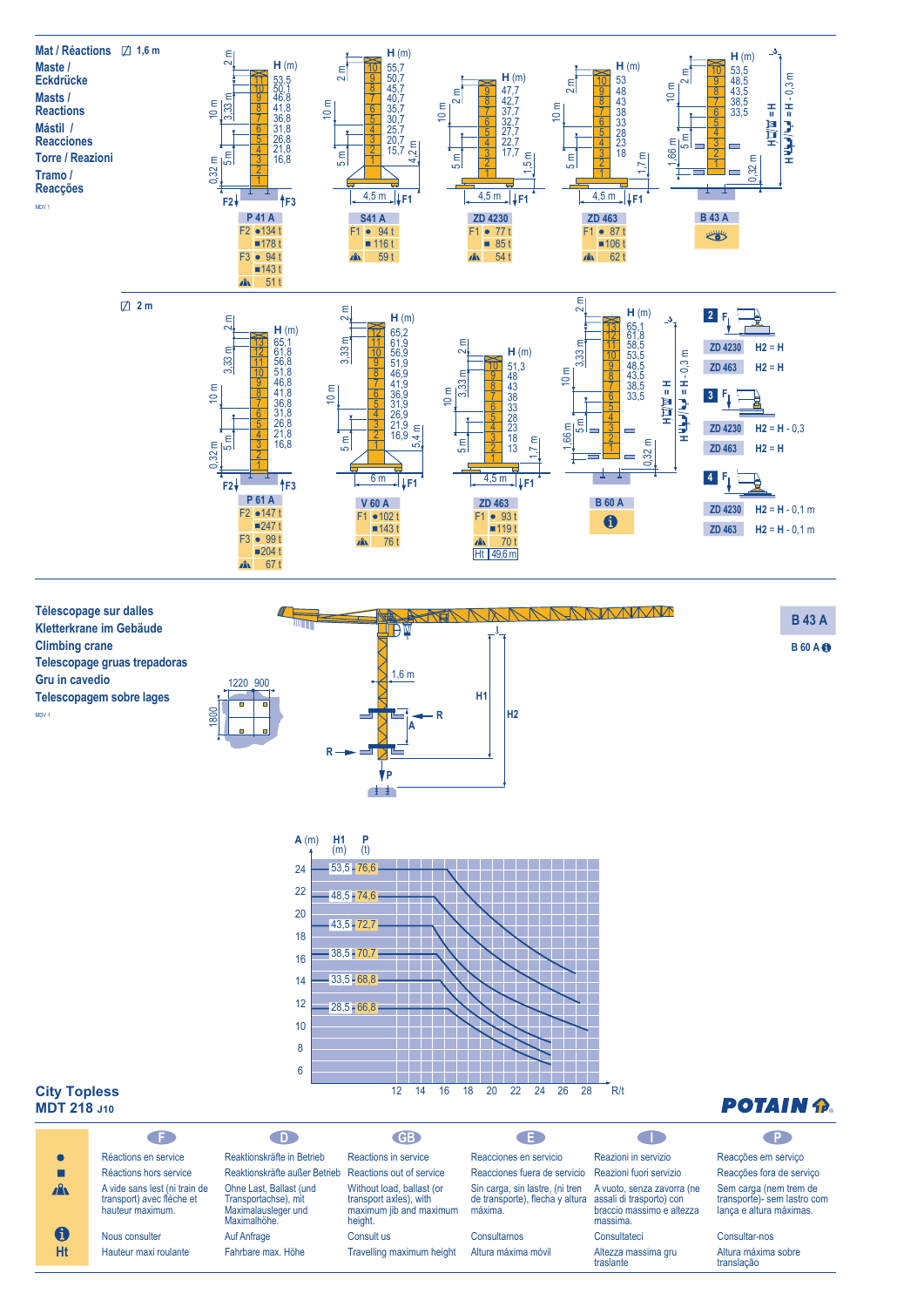| <b>Courbes de charges</b><br>Lastkurven | الملحة وسيدانها | 65 m<br>ΔΔ.                                  | $3.1 -$           | $12,1$ 15              | $10$ 7,7 6,7 5,5 | 17      |           | 20 21,5 23.1 25<br>$5 + 5$                                   |                                 | 4,6     | 27<br>4.2                   | 30 <sup>°</sup><br>3.7  | 32<br>3,4             | 35<br>-3              | 37<br>2,85                                       | 40<br>$2,6$ 2,45     | 42        | 45<br>2,25      | 47<br>2.1       | 50<br>1,95         | 52<br>1,85           | 55                      | -57<br>1,65                  | 60                 | 62<br>$1,5$ 1,45 1,35 t | 65       | m |
|-----------------------------------------|-----------------|----------------------------------------------|-------------------|------------------------|------------------|---------|-----------|--------------------------------------------------------------|---------------------------------|---------|-----------------------------|-------------------------|-----------------------|-----------------------|--------------------------------------------------|----------------------|-----------|-----------------|-----------------|--------------------|----------------------|-------------------------|------------------------------|--------------------|-------------------------|----------|---|
| <b>Load diagrams</b>                    |                 | 60 <sub>m</sub><br>ΛΛ.                       | $3.1 \rightarrow$ |                        |                  | 15,2 17 |           | 20<br>$10 \quad 8,8 \quad 7,3 \quad 6,5 \quad 5,6$           | 22                              |         | 25 27,3 29,3 32<br>$5 + 5$  |                         | 4.5                   | 35<br>$4.1 \quad 3.8$ | 37                                               | 40<br>3,5            | 42<br>3,3 | 45<br>3         | 47<br>2,85 2,65 | 50                 | 52                   | 55<br>2,5 2,35 2,25     | -57                          | 60<br>2,1          | $\mathsf{m}$<br>- t     |          |   |
| Curvas de cargas<br>Curve di carico     |                 | 55 <sub>m</sub><br><b>AAN</b>                | $3.1 \rightarrow$ |                        |                  |         | 17,6 20   | $10 \, 8,6$                                                  | 22<br>$7.7 \quad 6.7 \quad 6.1$ | 25      | 27                          | 30<br>5.4               | 31,8 33,9 35          | $5 + 5$ 4.8           |                                                  | 37<br>4,5            | 40<br>4.1 | 42<br>3,9       | 45<br>3,6       | 47<br>3.4          | 50<br>3,2            | 52                      | 55<br>$3 \quad 2,85 \quad t$ | m                  |                         |          |   |
| Curva de cargas<br>MDV <sub>1</sub>     |                 | 50 <sub>m</sub><br>$\overline{\wedge}\wedge$ | $3.1 \rightarrow$ |                        |                  |         | 19.2 20   | 10 9,5 8,6 7,4 6,7                                           | 22                              | 25      | 27                          | 30<br>6                 | 32<br>5,5             | 34,7 37,1<br>$5 + 5$  |                                                  | 40<br>4.6            | 42<br>4.3 | 45<br>4         | 47<br>3,8       | 50<br>3,55         | m<br>- t             |                         |                              |                    |                         |          |   |
|                                         |                 | 45 m<br>$\overline{\wedge}\wedge$            | $3.1 \rightarrow$ |                        |                  |         |           | 19,9 22                                                      | $10 \mid 8,9 \mid 7,7 \mid$     | 25      | 27<br>7.1                   | 30<br>6,2               | 32                    | 35                    | 36,1 38,6<br>$5,8$ $5,2$ $5 \rightarrow 5$ $4,8$ |                      | -40       | 42<br>$4,5$ 4,2 | 45              | m<br>– t           |                      |                         |                              |                    |                         |          |   |
|                                         |                 | 40 <sub>m</sub><br>ΛŴ                        | $3.1 -$           |                        |                  |         |           | 20,3 22<br>$10$ 9,1 7,9                                      |                                 | 25      | 27<br>7,2                   | 30<br>6,4               | 32<br>$5,9$ $5,3$     | 35                    | 36,8 39,3 40<br>$5 + 5$ 4.9                      |                      |           | m               |                 |                    |                      | (t)<br>المطالة          |                              | الحنا              |                         |          |   |
|                                         |                 | 35 <sub>m</sub><br>$\sim$                    | $3.1 -$           |                        |                  |         |           | 20,6 22<br>$10 \quad 9,3$                                    |                                 | 25<br>8 | 27<br>7,3                   | 30<br>6,5               | 32                    | 35<br>$6 \t 5,4 \t t$ | m                                                |                      |           |                 |                 |                    | 10 <sup>1</sup><br>5 |                         |                              |                    |                         | $-0,4t$  |   |
|                                         |                 | 30 <sub>m</sub><br>ΛΛ.                       | $3.1 \rightarrow$ |                        |                  |         |           | 20,6 22                                                      |                                 | 25      | 27 30<br>10 9,3 8 7,3 6,5 t |                         | m                     |                       |                                                  |                      |           |                 |                 |                    |                      |                         |                              | $-- = -1 - 0.4t$   |                         | (m)      |   |
|                                         |                 | 25 <sub>m</sub><br>ΛΛN                       | $3.1 \rightarrow$ |                        |                  |         |           | 20,8 22 25 m                                                 | $10 \t 9,4 \t 8,1 \t t$         |         |                             |                         |                       |                       |                                                  |                      |           |                 |                 |                    |                      |                         |                              |                    |                         |          |   |
|                                         | $\blacksquare$  | 65 m<br>$\overline{\wedge}\wedge$            | $3.1 -$           | 12,5<br>$10 \quad 8,1$ | -15              | 17      | 20<br>5,8 | 22,5 22.9 25<br>$5 + 5$                                      |                                 | 4.5     | 27<br>4.1                   | 30<br>3,6               | 32<br>3,3 2,95 2,75   | 35                    | 37                                               | 40<br>2.45           | 42<br>2,3 | 45<br>2,1       | 47              | 50                 | 52                   | 55<br>.55               | -57<br>$.5^{\circ}$          | 60<br>1,35         | 62<br>$1,3$ 1.2 t       | 65       | m |
|                                         |                 | 60 <sub>m</sub><br>$\sim$                    | $3.1 -$           |                        | $15.7$ 17        |         | 20        | 22<br>$10$ 9,1 7,5 6,7 5,8                                   | 25                              | $5 + 5$ | 28,3 28,8                   | 30<br>4.8               | 32<br>4.4             | 35<br>$\overline{4}$  | 37<br>3.7                                        | 40<br>3,4            | 42<br>3,2 | 45<br>2.9       | 47              | 50<br>2.5          | 52<br>2.4            | 55<br>2.2               | 57                           | 60<br>$2,1$ 1,95 t | m                       |          |   |
|                                         |                 | 55 m<br>$\overline{\wedge}\wedge$            | $3.1 \rightarrow$ |                        |                  | 17,9 20 |           | 22<br>$10 \quad 8,8 \quad 7,9 \quad 6,8 \quad 6,2 \quad 5,5$ | 25                              | 27      | 30 <sup>°</sup>             | 32,5 33,2 35<br>$5 + 5$ |                       | 4.7                   | 37<br>4.4                                        | 40<br>$\overline{4}$ | 42<br>3,8 | 45<br>3,5       | 47<br>3.3       | 50<br>$\mathbf{3}$ | 52<br>2,9            | 55<br>$2.7$ t           | m                            |                    |                         |          |   |
|                                         |                 | 50 <sub>m</sub><br>ΛΛ.                       | $3.1 \rightarrow$ |                        |                  |         | 19,5 20   | $10 \quad 9.7 \quad 8.7 \quad 7.5 \quad 6.9$                 | 22                              | 25      | 27                          | 30<br>6,1               | 32<br>5,7             |                       | 35,5 36.2 40<br>$5 + 5$ 4.4                      |                      | 42<br>4,2 | 45<br>3,9       | 47<br>3,7       | 50<br>3,4          | m<br>-t              |                         |                              |                    |                         |          |   |
|                                         |                 | 45 m<br><b>AAN</b>                           | $3.1 \rightarrow$ |                        |                  |         |           | 20,2 22<br>$10 \quad 9,1 \quad 7,9$                          |                                 | 25      | 27<br>7.2                   | 30<br>6,4               | 32<br>5.9             | 35<br>5,3             | 36,9 37.7<br>$5+5$                               |                      | 40<br>4.7 | 42<br>4,4 4,05  | 45              | m<br>- t           |                      |                         |                              |                    |                         |          |   |
|                                         |                 | 40 <sub>m</sub><br>$\overline{\wedge}\wedge$ | $3.1 \rightarrow$ |                        |                  |         |           | 20,6 22<br>$10 \quad 9,3$                                    |                                 | 25<br>8 | 27<br>7.3                   | 30<br>6,5               | 32<br>$6\overline{6}$ | 35<br>5,4             | 37,5 38,3 40<br>$5 + 5$ 4,75 t                   |                      |           | m               |                 |                    |                      | $\overline{\mathsf{M}}$ |                              | ٣                  |                         |          |   |
|                                         |                 | 35 <sub>m</sub><br>$\overline{\wedge}\wedge$ | $3.1 -$           |                        |                  |         |           | 20,8 22<br>$10 \mid 9,4 \mid 8,1$                            |                                 | 25      | 27<br>7,4                   | 30<br>6,6 6,1 5,5 t     | 32                    | 35                    | m                                                |                      |           |                 |                 |                    | 10 <sup>1</sup><br>5 |                         |                              |                    |                         | $-0,1$ t |   |
|                                         |                 | 30 <sub>m</sub><br>$\overline{\wedge}\wedge$ | $3.1 -$           |                        |                  |         |           | 20,8 22                                                      |                                 | 25      | 27<br>10 9,4 8,1 7,5 6,6 t  | 30                      | m                     |                       |                                                  |                      |           |                 |                 |                    |                      |                         |                              | $-- = 7 - 0.1t$    |                         | -(m)     |   |
|                                         |                 | 25 <sub>m</sub><br>$\Delta\Delta$            | $3.1 -$           |                        |                  |         |           | 21                                                           | 22<br>$10 \quad 9.5 \quad 8.2$  | $25$ m  | -t                          |                         |                       |                       |                                                  |                      |           |                 |                 |                    |                      |                         |                              |                    |                         |          |   |



| Lest de base        |                   |                                         |                               | H(m)                     | 55,7   | 50,7 | 45.7 | 40,7 | 35,7 | 30,7 | 25.7 | 20,7 | 15,7 |      |      |
|---------------------|-------------------|-----------------------------------------|-------------------------------|--------------------------|--------|------|------|------|------|------|------|------|------|------|------|
| <b>Grundballast</b> | $\boxtimes$ 1.6 m | <b>S41A</b>                             | $\rightarrow$ 0 $\rightarrow$ | $x^2$ (t)                | 114    | 84   | 78   | 78   | 78   | 78   | 78   | 78   | 78   |      |      |
| <b>Base ballast</b> |                   |                                         |                               | H(m)                     | 47,7   | 42,7 | 37.7 | 32.7 | 27,7 | 22.7 | 17.7 |      |      |      |      |
| Lastre de base      |                   | $\boxtimes$ 1.6 m ZD 4230 $\rightarrow$ |                               | $\mathbf{A}$ (t)         | 80     | 80   | 80   | 80   | 80   | 80   | 80   |      |      |      |      |
| Zavorra di base     |                   |                                         |                               | H(m)                     | 53     | 48   | 43   | 38   | 33   | 28   | 23   | 18   |      |      |      |
| Lastros da base     | $\boxtimes$ 1,6 m | ZD 463                                  | $\rightarrow$ 0 $\rightarrow$ | $\mathbf{A}$ (t)         | 95     | 75   | 75   | 75   | 75   | 75   | 75   | 75   |      |      |      |
| MDV <sub>1</sub>    |                   |                                         |                               |                          |        |      |      |      |      |      |      |      |      |      |      |
|                     | <b>□ 2 m</b>      | <b>V60A</b>                             | $\rightarrow$ 0 $\rightarrow$ | H(m)                     | 65,2   | 61,9 | 56.9 | 51,9 | 46,9 | 41,9 | 36,9 | 31,9 | 26.9 | 21.9 | 16.9 |
|                     |                   |                                         |                               | $\mathbf{A}(\mathbf{t})$ | 132    | 120  | 84   | 60   | 48   | 36   | 36   | 36   | 36   | 36   | 36   |
|                     |                   |                                         |                               |                          |        |      |      |      |      |      |      |      |      |      |      |
|                     | $\boxtimes$ 2 m   | ZD 463                                  | $\rightarrow$ 0 $\rightarrow$ | H(m)                     | 51,3   | 49,6 | 48   | 43   | 38   | 33   | 28   | 23   | 18   | 13   |      |
|                     |                   |                                         |                               | $\hat{m}(t)$             | $105*$ | 95   | 80   | 70   | 70   | 70   | 70   | 70   | 70   | 70   |      |

## **City Topless MDT 218 J10**

| <b>UILY LUPICSS</b><br>MDT 218 J10 |                                      |                                  |                           |                                      |                              | <b>POTAIN P.</b>                         |
|------------------------------------|--------------------------------------|----------------------------------|---------------------------|--------------------------------------|------------------------------|------------------------------------------|
|                                    | C E I                                | OD.                              | <b>GB</b>                 | a s                                  | a ka                         | ∴P.                                      |
| A                                  | Distance entre cadres                | Abstand zwischen den Rahmen      | Distance between collars  | Distancia entra marcos               | Distanza fra i telai         | Distância entre quadros                  |
| H1                                 | Hauteur grue                         | Kranhöhe                         | Crane height              | Altura grúa                          | Altezza gru                  | Altura da grua                           |
| P                                  | Poids de la grue(en service)         | Krangewicht (in Betrieb)         | Crane weight (in service) | Peso de la grúa (en servicio)        | Peso della gru (in servizio) | Peso da grua (em serviço)                |
| R                                  | Réaction horizontale                 | Horizontalkräfte                 | Horizontal reaction       | Reaccion horizontal                  | Reazione orizzontale         | Reacção horizontal                       |
| <del>ᢞ</del>                       | Voir télescopage sur dalles          | Siehe Kletterkrane im<br>Gebäude | See climbing crane        | Vea grua trepadora                   | Consultare gru in cavedio    | Ver telescopagem sobre<br>lages          |
| $\star$                            | Utilisation poste fixe<br>uniquement | Nur stationärer Einsatz          | Only static use           | Utilización chasis fijo<br>solamente | Solo in postazione fissa     | Utilização sobre chassis fixo<br>apoiado |